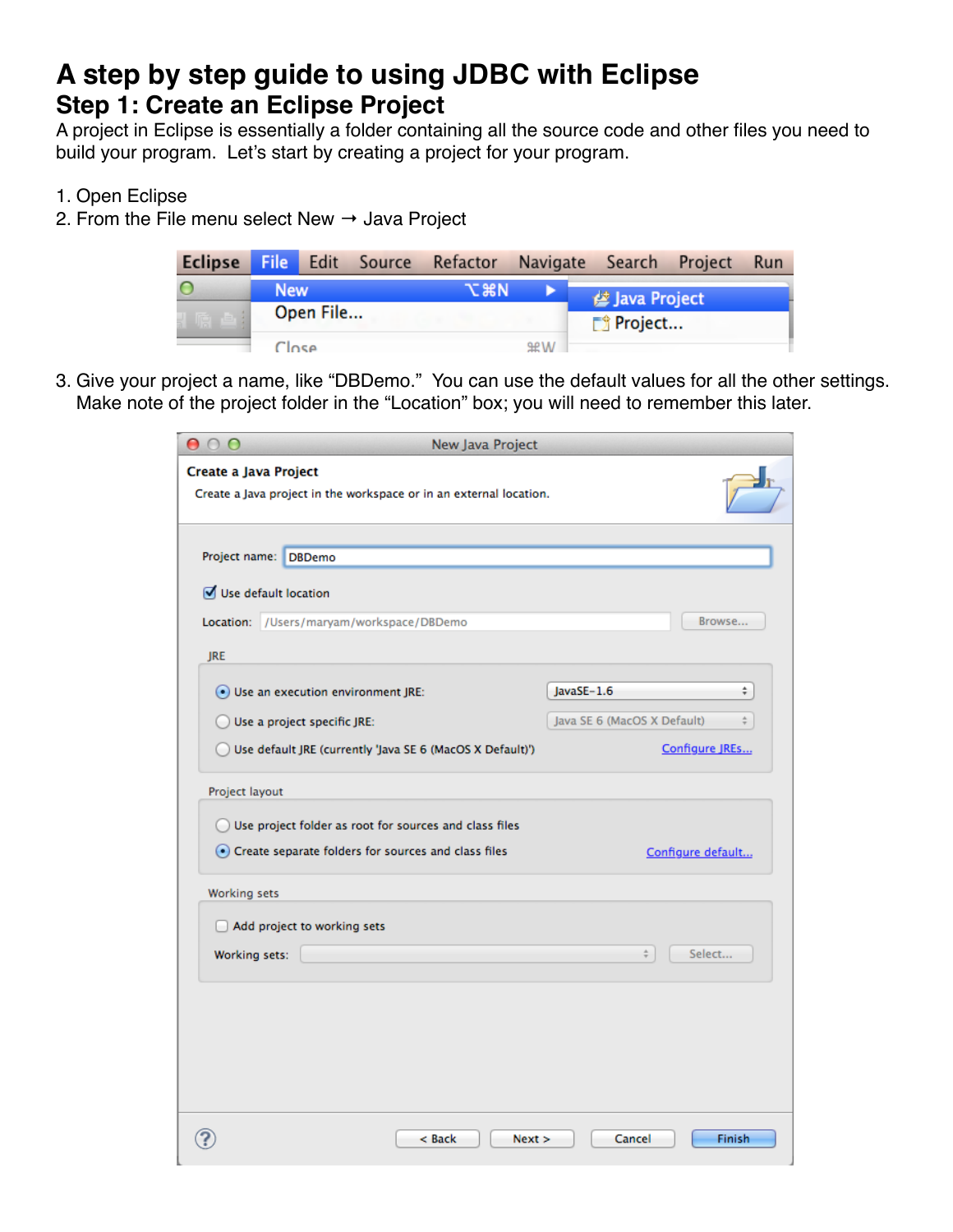- 4. Press Finish to create the project
- 5. Eclipse might ask you whether you want to switch to the Java perspective. If so, say Yes.
- 6. You should see an empty project which looks something like this.



- 7. Download the JDBC starter file named DBDemo.java from the course web site at <http://www.ccs.neu.edu/home/kathleen/classes/cs3200/index.htm>
- 8. Copy DBDemo.java into the src folder in your project folder (from the Location box in step 3)
- 9. Right click on your project in Eclipse and select "Refresh." DBDemo.java should appear in the src folder.



10.Double click on DBDemo.java to open the file. You should take the time to look through the code and understand how it works later, but for now let's just get it running. This file has one major problem: it relies on a JDBC connection library which we haven't installed! That's the next step.

## **Step 2: Install the Connector/J JDBC driver**

In this step, we install the Connector/J driver so our program can connect to MySQL.

- 1. Go to this web page:<http://www.mysql.com/downloads/connector/j/>
- 2. Press the download button next to the "Platform Independent (Architecture Independent), ZIP Archive" version. (Or the TAR version if you prefer; it doesn't really matter.)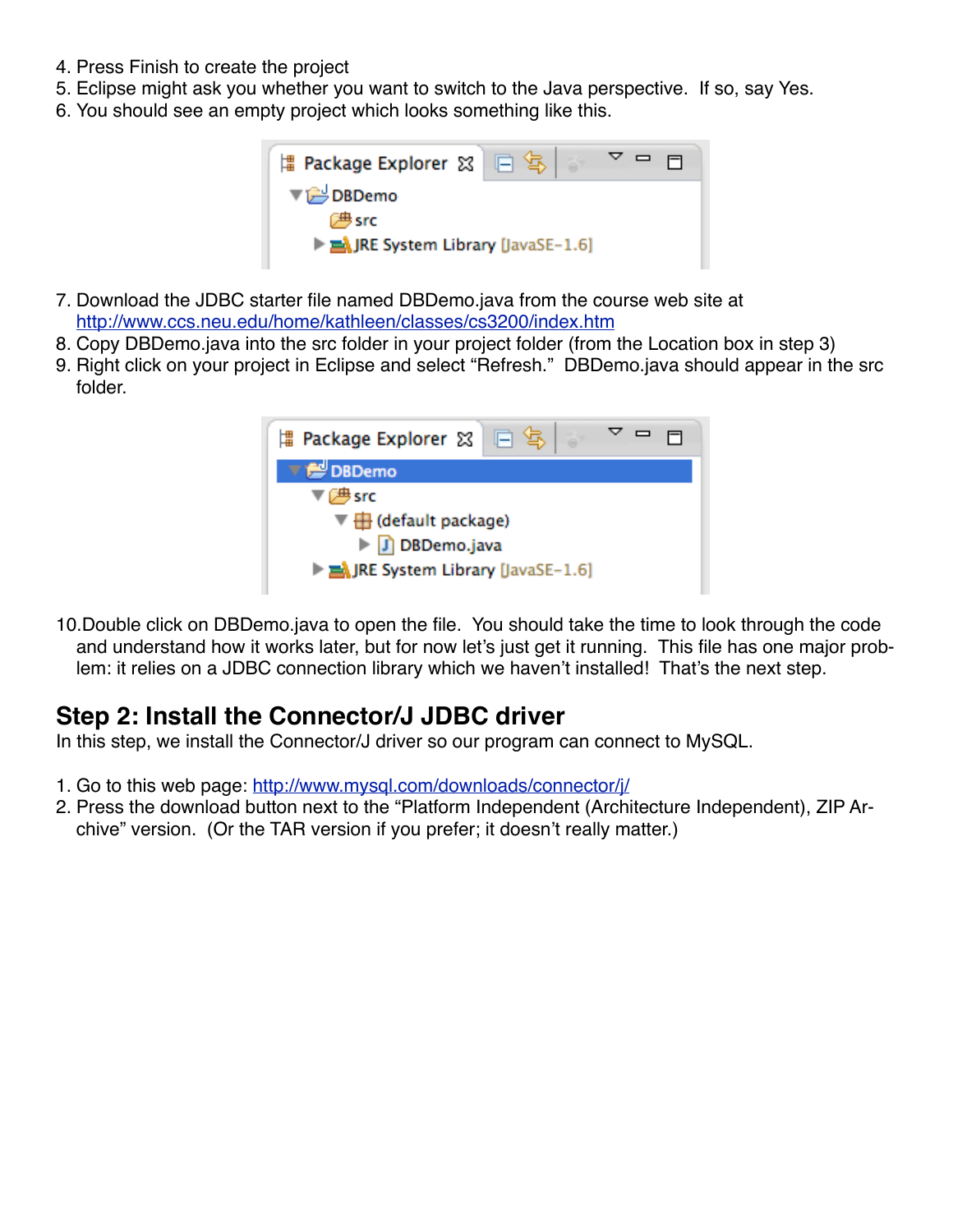| Generally Available (GA) Releases                                     |                                                   |  |
|-----------------------------------------------------------------------|---------------------------------------------------|--|
|                                                                       |                                                   |  |
| <b>Connector/J 5.1.24</b>                                             |                                                   |  |
|                                                                       | Looking for previous GA<br>versions?              |  |
| Select Platform:                                                      |                                                   |  |
| <b>Select</b><br>Platform Independent<br>÷                            |                                                   |  |
|                                                                       |                                                   |  |
| <b>Platform Independent</b>                                           | <b>Download</b><br>5.1.24<br>3.5M                 |  |
| (Architecture Independent),                                           |                                                   |  |
| <b>Compressed TAR Archive</b><br>(mysql-connector-java-5.1.24.tar.gz) | MD5: cba8fbf00025e5f24086840c8bd60547   Signature |  |
|                                                                       |                                                   |  |
| <b>Platform Independent</b>                                           | <b>Download</b><br>5.1.24<br>3.8M                 |  |
| (Architecture Independent), ZIP                                       |                                                   |  |
| <b>Archive</b><br>(mysql-connector-java-5.1.24.zip)                   | MD5: f994df6a7c106eb8160d2e570ff2c853   Signature |  |

3. The next page will ask you to create an account. Instead, click the little blue link on the bottom that says "No thanks, just start my download."

### Begin Your Download - mysql-connector-java-5.1.24.zip

#### Login Now or Sign Up for a free account.

An Oracle Web Account provides you with the following advantages:

- Fast access to MySQL software downloads
- Download technical White Papers and Presentations
- Post messages in the MySQL Discussion Forums
- Report and track bugs in the MySQL bug system
- Comment in the MySQL Documentation



#### No thanks, just start my download.

4. Open the .zip file you just downloaded, and look for a file inside named

mysql-connector-java-5.1.24-bin.jar. Copy this file into your project directory (from the Location box in step 3 of the last section).

5. Now that we have the driver, we need to tell your project about it. Go back to Eclipse, right click on the project, and select Build Path  $\rightarrow$  Add External Archives...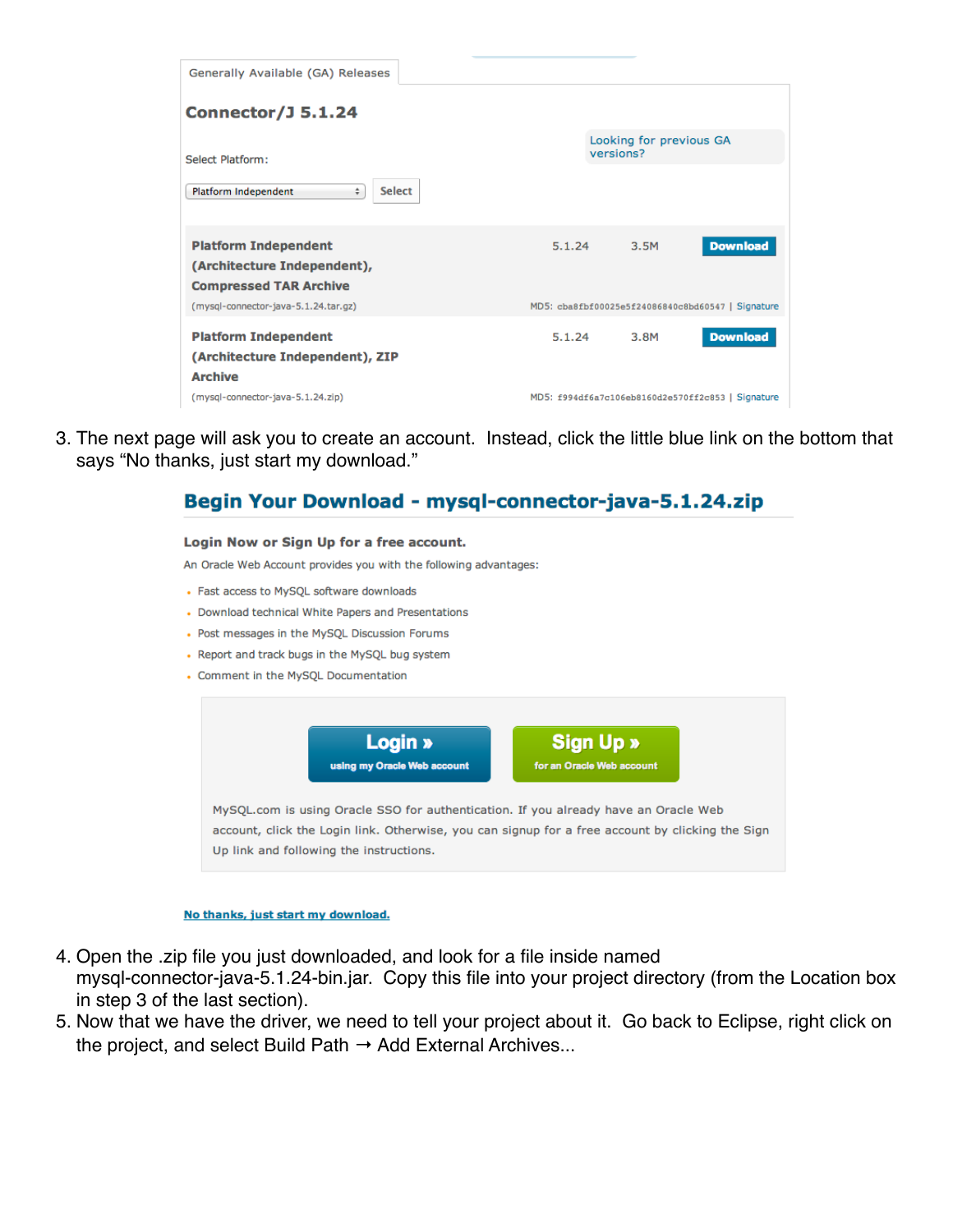| 壖                                                                                                                                           | Package Explorer 8 日 9                                                           | $\Box$            |               |                                                   |
|---------------------------------------------------------------------------------------------------------------------------------------------|----------------------------------------------------------------------------------|-------------------|---------------|---------------------------------------------------|
| <b>N</b> DBDemo<br>$\nabla \Box B$ src<br>$\overline{\mathbf{v}}$ $\overline{\mathbf{H}}$ (def<br>⊧ ⊓≀<br>$\triangleright$ $\equiv$ JRE Sys | New<br><b>Go Into</b>                                                            |                   | ь             |                                                   |
|                                                                                                                                             | Open in New Window<br>Open Type Hierarchy<br>Show In                             | <b>N</b> 35       | F4<br>▶       |                                                   |
|                                                                                                                                             | <b>Copy</b><br><b>E</b> Copy Qualified Name<br><b>■ Paste</b><br><b>X</b> Delete |                   | жC<br>жV<br>⊠ |                                                   |
|                                                                                                                                             |                                                                                  |                   |               |                                                   |
|                                                                                                                                             | <b>Build Path</b>                                                                |                   | 編 Link Source |                                                   |
|                                                                                                                                             | <b>Source</b><br>Refactor                                                        | <b>NBS</b><br>てまて | Þ.<br>▶       | <b>A New Source Folder</b>                        |
|                                                                                                                                             | inport… الظ<br>2. Expendit                                                       |                   |               | 體 Use as Source Folder<br>a Add External Archives |

6. Select mysql-connector-java.5.1.24-bin.jar and press Open

| .DS_Store     |              |   | .classpath                          |    |              |
|---------------|--------------|---|-------------------------------------|----|--------------|
| .metadata     | Þ            |   | .project                            |    |              |
| <b>DBDemo</b> | Þ            |   | .settings                           | b- |              |
|               |              |   | bin                                 | þ. |              |
|               |              | e | mysql-connector-java-5.1.24-bin.jar |    |              |
|               |              |   | src                                 | Þ  |              |
|               |              |   |                                     |    |              |
|               |              |   |                                     |    |              |
|               |              |   |                                     |    |              |
|               |              |   |                                     |    |              |
|               |              |   |                                     |    |              |
|               |              |   |                                     |    |              |
|               |              |   |                                     |    |              |
|               | $\mathbb{H}$ |   |                                     |    | $\mathbf{H}$ |
|               |              |   |                                     |    |              |
|               |              |   |                                     |    |              |
| *.jar;*.zip   |              | ÷ |                                     |    |              |
|               |              |   |                                     |    |              |
|               |              |   | Cancel<br>Open                      |    |              |

7. Now we're ready to configure the project for your copy of MySQL and run it!

# **Step 3: Set up a simple database program**

We have the program, we have the driver, and we just need a few final touches before we're ready to go.

- 1. Double click on DBDemo.java to open the file.
- 2. If you followed the MySQL tutorial's advice and created a user named root with the password root, then skip to the next step. If you have some other user name and password, look for the variables called userName and password and change them to the account you created.

```
public class DBDemo {
    /** The name of the MySQL account to use (or empty for anonymous) */
    private final String userName = "root";
    /** The password for the MySQL account (or empty for anonymous) */
    private final String password = "root";
```